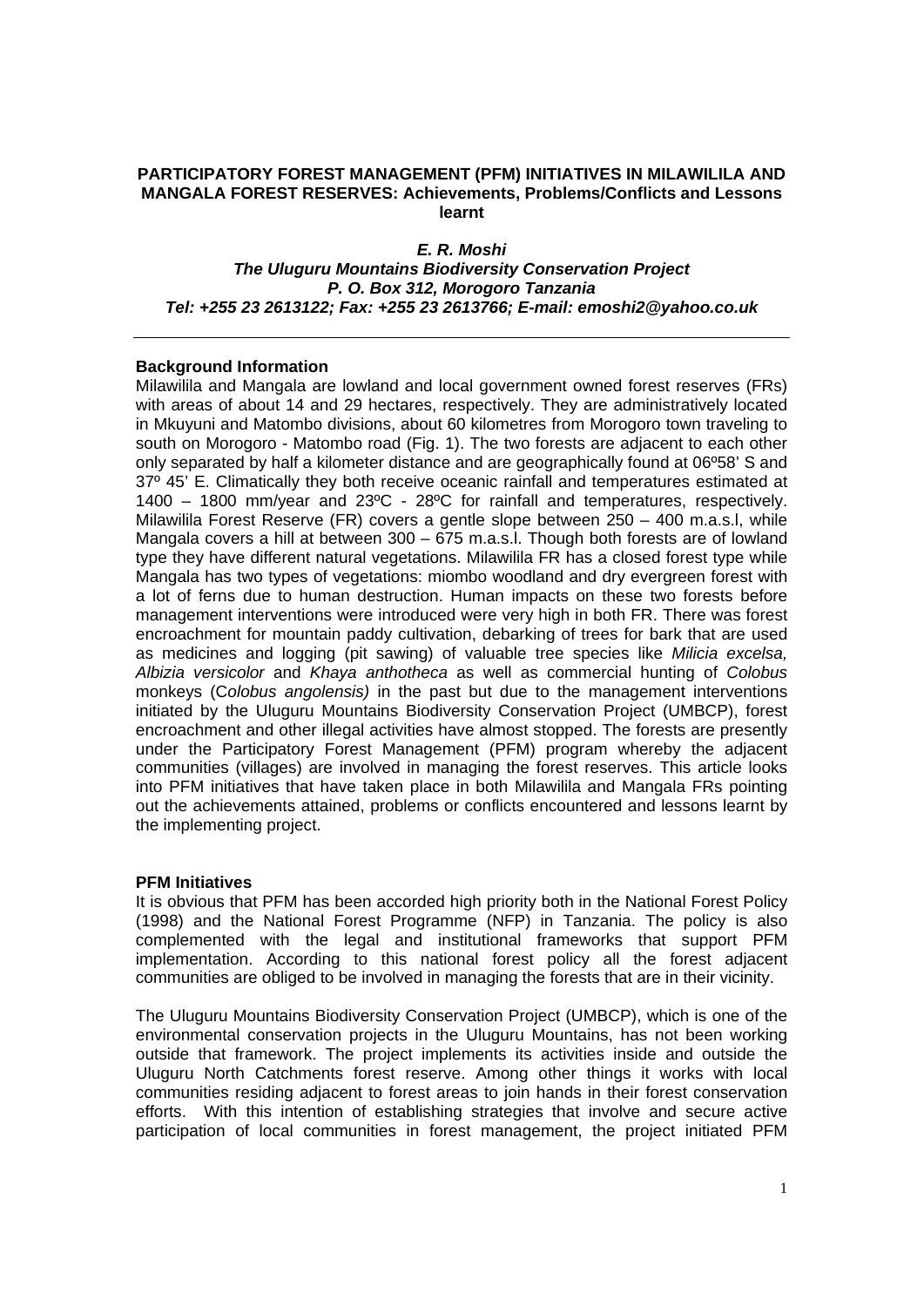activities in Mangala and Milawilila FR in year 2000 in its first phase. Mangala FR is totally located in one village namely Ludewa while Milawilila FR is surrounded by Mifulu and Milawilila villages which are separated by Umba River. These villages are also found in two different divisions namely Mkuyuni and Matombo, respectively. During phase one of the project, activities were implemented in Mkuyuni division only. This created some problems in Milawilila FR as one of the two adjacent villages was outside the project area and could not implement project activities. In this case PFM was firstly introduced to Mifulu village only. This made one part of the forest adjacent community participating in management of the forest while the other part was not. Arrangements were then made to involve the other village in the project activities particularly in PFM.



**Figure 1: Map of Uluguru North Forest Reserve showing the locations of Milawilila and Mangala Forest Reserves.**

#### **How was PFM initiated?**

Sensitizing and educating communities adjacent to Mangala and Milawilila FR on environmental conservation and new forest policy issues through meetings, seminars and workshops initiated PFM. Village leaders also made an exchange visit to Babati and Lushoto districts to learn from their counterpart on how they were implementing the PFM activities. Being educated and sensitized all the communities around these two FRs accepted to put the new forest policy in practice by initiating PFM activities in the forests in question under the facilitation of UMBCP.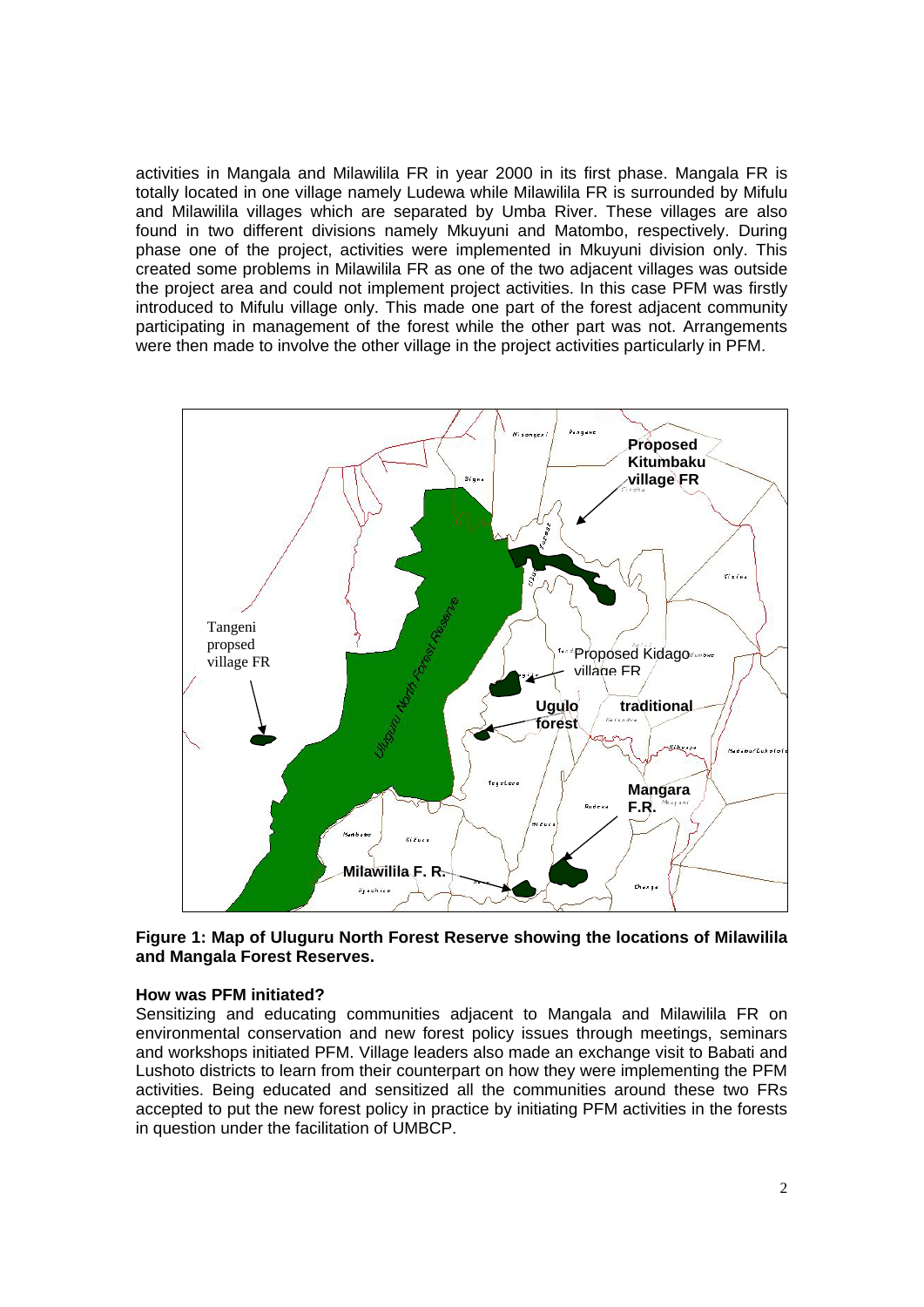## **Achievements**

- Established tree nursery for nurturing different tree seedlings for boundary planting and restoring the degraded (open forest) areas as well as for distributing to villagers for planting in their farms. Presently, about 90% of the open areas in Mangala and Milawilila FR have already been restored and tree boundary established.
- Established environment committees (VEC) in all the three villages that are adjacent to these forests;



**Figure 2: Part of the Milawilila forest reserve showing the trees planted in the boundary to prevent further encroachments.** 

- Resurveying of the two local government forest reserve (*i.e.,* Milawilila and Mangala) was done in 2004. When these two forests were gazzetted in 1914 by the Germans colonial administration had by then areas of 13 and 35 hectares, respectively. However, due to encroachment, the area after the survey for Mangala forest reserve was found to be 28.5 ha while that of Milawilila was almost intact;
- After resurveying the forests, permanent boundary for each forest was established by planting trees to prevent further encroachments (Fig 2); • In order to ensure

implementation of the participatory Forest Management the project facilitated villages to develop by-laws that could operate at community levels for the management of natural resources found in the villages. All the by-laws were approved by the village authorities and are in use although only one village by-laws have been endorsed by the District Full Council;

- The respective villages undertook participatory Forest Resources Assessment (PFRA) in Mangala and Milawilila FR in 2005 (Fig.3). The results of the analysis assisted in the development of management plans for those forests all of which have already been approved by the respective village general assembly meetings. Since the project has managed to facilitate formulation of village environmental committees, preparation of management plans and by-laws, the Memorandum of Understanding (Agreement) is the last step to follow before these management plans could be tested for one year;
- Distributed education materials to enhance awareness creation among PFM stakeholders. Materials distributed include leaflets, posters, calendars, forest policy and legal materials, brochures, etc.
- People from the district offices as well as a good number of WCST members from the project area had been involved in these PFM activities so that when the project phases out, they would be in position to collaborate with the VECs to perpetuate the activities sustainably.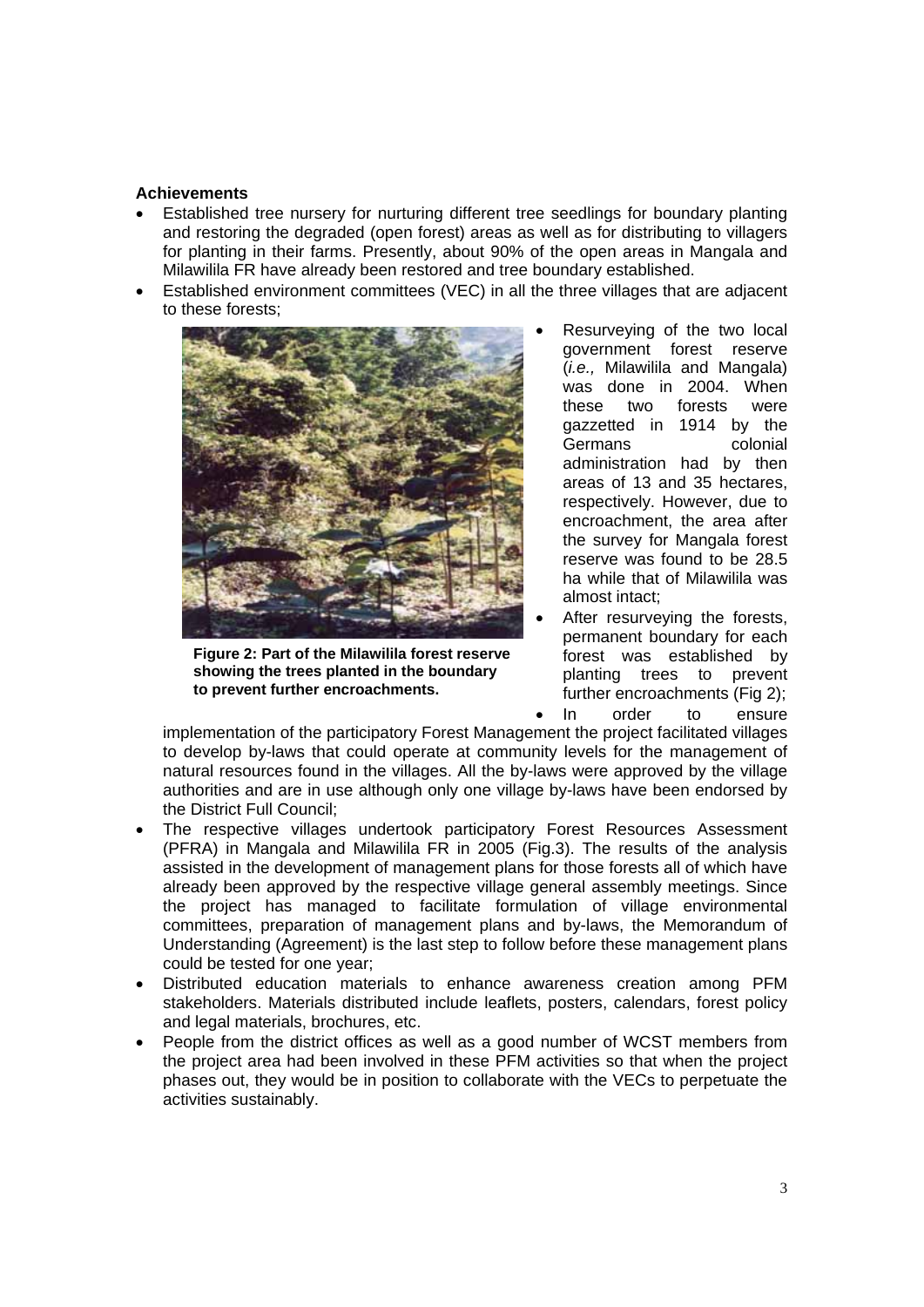

**Figure 3: Environmental committee members from Milawilila village doing the participatory forest resources assessment in Milawilila FR.** 

# **Problems/Conflicts**

Problems or conflicts encountered as we were proceeding with the process of PFM included the follows: -

i) The forest areas are far from the office and mountainous to the extent that we are facing difficulties in keeping appointments in time (especially attending meetings, and seminars

during rain seasons or tree planting events);

- ii) Wildfires around these FRs are still occurring and sometimes the trees planted in the forest boundaries are burnt hence, setting back project's efforts. Action taken aganst people who are punished according to set village by-laws;
- iii) There has occasionally been poor attendances of meetings in Mifulu and Ludewa villages some of which are very important for making decisions or endorsement of certain documents;
- iv) There have been some conflicts/misunderstandings between the VEC members and village leaders and normal villagers on executing forest management activities like boundary clearing, tree planting, etc. Normal villagers had bad notion in their minds that the forests are belonged to village leaders and VECs so they refused to participate in any forest management activities. This conflict was resolved by educating them in village meetings. Right now awareness has been created handling the impounded illegally harvested forest products in the villages. These misunderstandings have been a set back to the JFM process.

## **Lessons Learnt:**

## *Weak law enforcement:*

Although by-laws have been formulated in the villages still the experience indicates that they are not fully being put in practice. There are some village or ward executive leaders who are cushioning some of the illegal activities for their benefits so it is still a challenge to us and to environmentalist at large.

## *Use of multidisciplinary approach*

Conservation of natural resources is the concern of many stakeholders so in order to achieve a common goal; stakeholders should collaborate in every step of any undertaking (*i.e.,* planning, implementing and monitoring together). So in our project we have succeeded in achieving the PFM indicators because we worked in collaboration with other stakeholders who are working in the same area. Our experience indicates that PFM needs interaction with many stakeholders particularly government officials at all levels (Villages, Wards, Division and District), extension staff of different sectors, elders, local leaders, institutions (ethnic groups) etc.